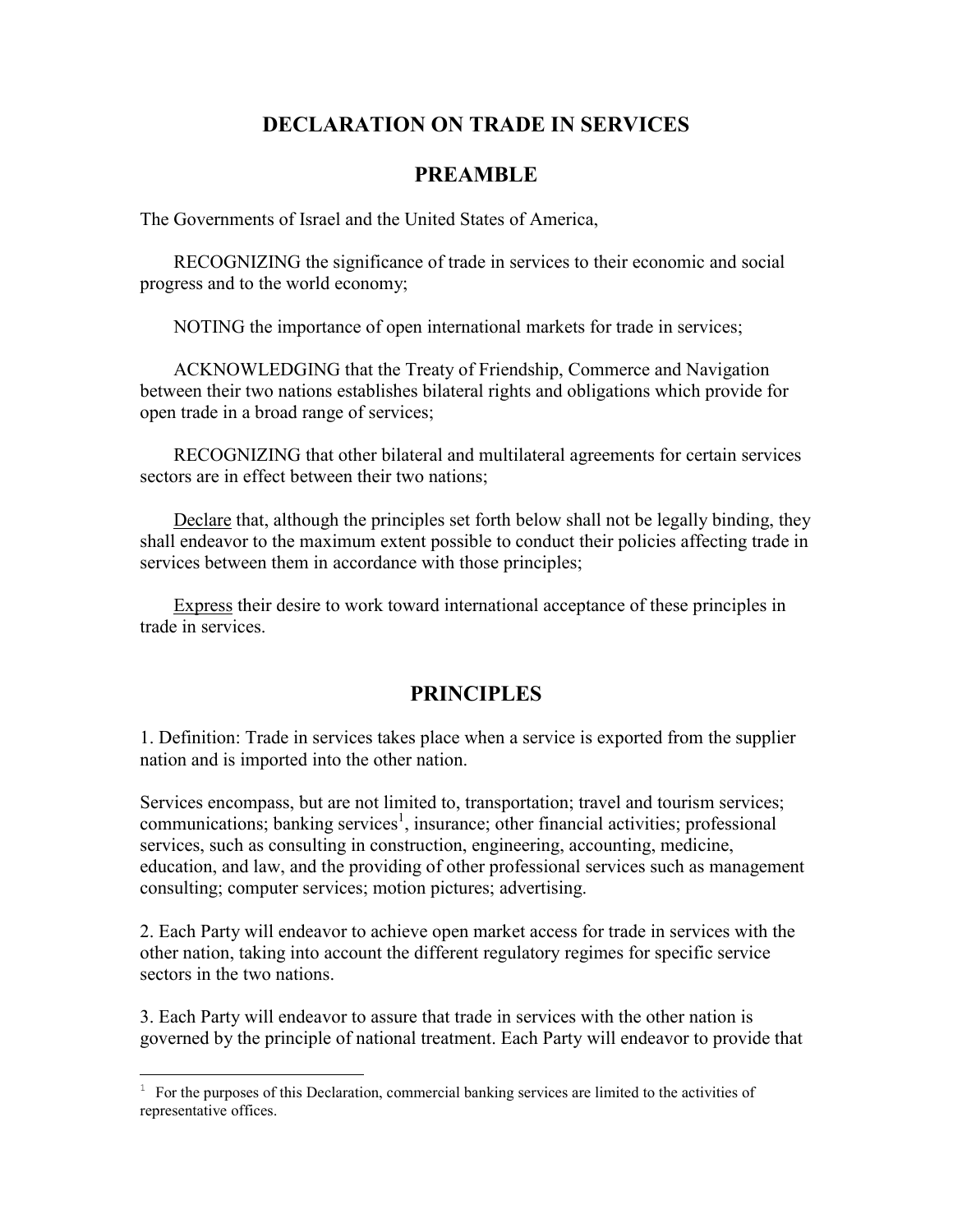a supplier of a service produced within the other nation is able to market or distribute that service under the same conditions as a like service produced within the first nation, including situations where a commercial presence within the nation is necessary to facilitate the export of a service from the other nation or is required by that  $Party^2$ .

4. In situations where services are regulated by political subdivisions, the authorities of each Party responsible for overseeing the operation of this Declaration will consult with such political subdivisions in an effort to assure that such regulations are consistent with the principles of this Declaration.

5. Each Party will endeavor to assure that its regulatory agencies will accord national treatment to suppliers of the service from the other nation, to the extent that such treatment is consistent with those agencies' legal authority, including their exercise of discretion in fulfilling their statutory mandates. The authorities of each Party responsible for implementing this Declaration shall consult with their own regulatory agencies in an effort to achieve consistency with the principles of this Declaration.

6. Each Party recognizes that there may be established public monopolies in the service area with reserved special rights. Nonetheless, each Party will endeavor to provide that, subject to their reserved special rights, such monopolies shall make their purchases and sales of services involving either imports or exports affecting the commerce of the other nation in accordance with the principles of this Declaration.

7. Each Party will make public its domestic laws and regulations affecting trade in services and notify the other Party of laws and regulations which discriminate against a service exported from the other nation. Each Party will provide to the nationals and companies of the other nation reasonable access to established domestic review and judicial proceedings relative to regulations on trade in services.

8. Each Party agrees to consult with the other periodically to discuss specific problems that arise concerning trade in services between the two nations and to review existing regulatory regimes of the two Parties as they affect trade in services.

9. The Parties will review the effectiveness of this Declaration not later than eighteen months from the date that this Declaration is signed. In this review, the Parties will explore further opportunities to strengthen open trade in services between the two nations, including the possibility of transforming the provisions of this Declaration into legally binding rights and obligations.

-

 $2\degree$  For example, in the area of commercial banking, the concept of a commercial presence refers to the activities of representative offices, but not to agencies, branches or subsidiaries of commercial banks